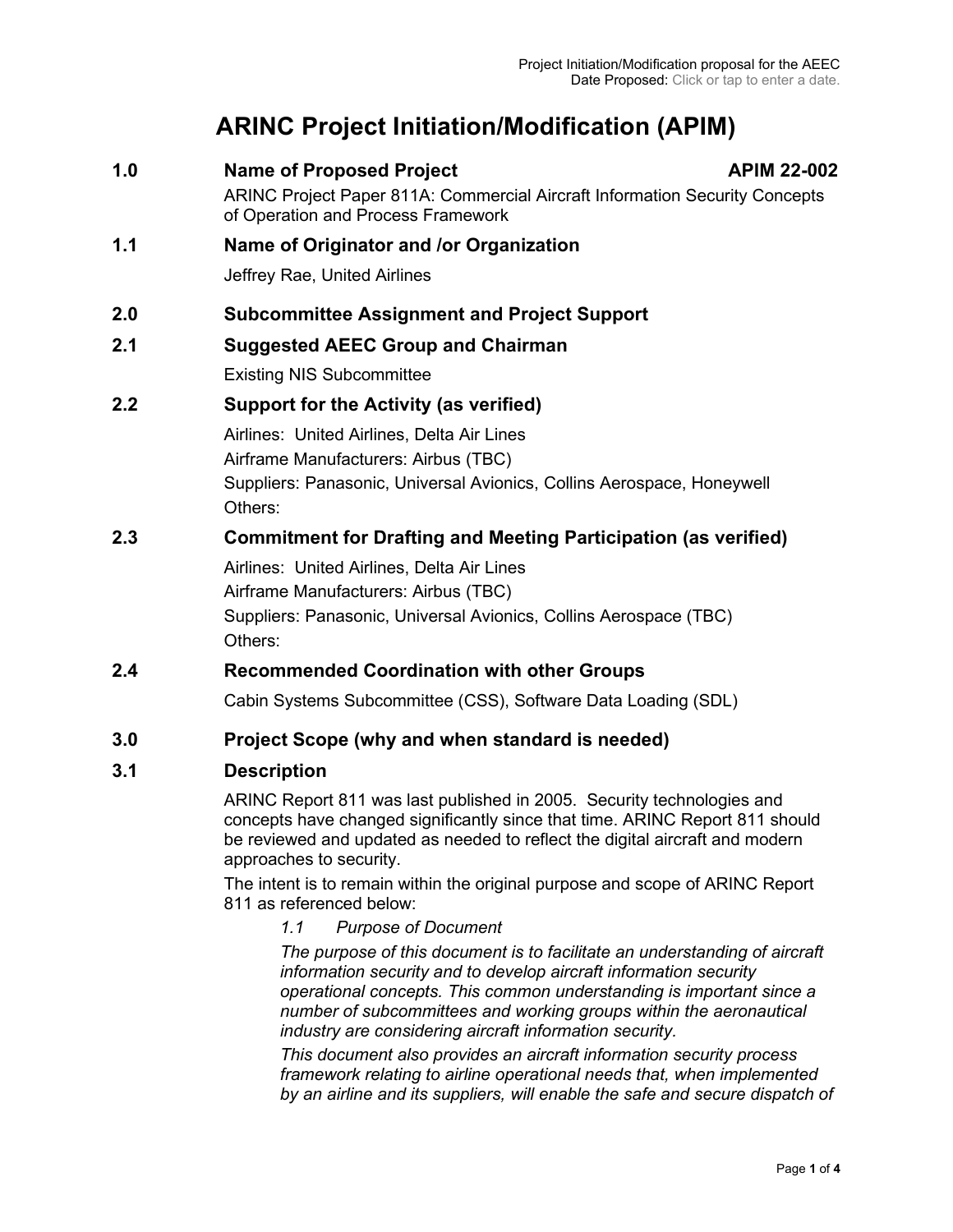*the aircraft in a timely manner. This framework facilitates development of cost-effective aircraft information security and provides a common language for understanding security needs.*

*1.2 Scope*

*This document does not attempt to solve specific application, communication, or network security issues, but provides a concept of airline operations and process framework to AEEC subcommittees and working groups for the development of other ARINC Standards and aircraft equipment.*

*This document includes a common set of terms and concepts, bridging between airline organizations and the terrestrial network security industry.*

## **3.2 Planned usage of the ARINC Standard**

Note: New airplane programs must be confirmed by the aircraft manufacturer prior to completing this section.

| New aircraft developments planned to use this specification | yes $\Box$ no $\boxtimes$                                     |                           |
|-------------------------------------------------------------|---------------------------------------------------------------|---------------------------|
|                                                             | Airbus: (aircraft & date)                                     |                           |
|                                                             | Boeing (aircraft & date)                                      |                           |
|                                                             | Other: (manufacturer, aircraft & date)                        |                           |
| Modification/retrofit requirement                           |                                                               | yes $\Box$ no $\boxtimes$ |
|                                                             | Specify: (aircraft & date)                                    |                           |
| Needed for airframe manufacturer or airline project         | yes $\Box$ no $\boxtimes$                                     |                           |
|                                                             | Specify: (aircraft & date)                                    |                           |
| Mandate/regulatory requirement                              | yes $\Box$ no $\boxtimes$                                     |                           |
|                                                             | Program and date: (program & date)                            |                           |
|                                                             | Is the activity defining/changing an infrastructure standard? | yes $\Box$ no $\boxtimes$ |
|                                                             | Specify (e.g., ARINC 429)                                     |                           |
| When is the ARINC standard required?                        |                                                               |                           |
| What is driving this date? _                                |                                                               |                           |
| Are 18 months (min) available for standardization work?     | yes $\boxtimes$ no $\square$                                  |                           |
|                                                             | If NO please specify solution:                                |                           |
| Are Patent(s) involved?                                     |                                                               | yes $\Box$ no $\boxtimes$ |
|                                                             | If YES please describe, identify patent holder:               |                           |

## **3.3 Issues to be Worked**

The intent is to review the document to update with current technology and appropriate terms including:

- Security Roles
- Information Security Processes
- Security Objectives
- Security Controls
- Cybersecurity Risks and Threats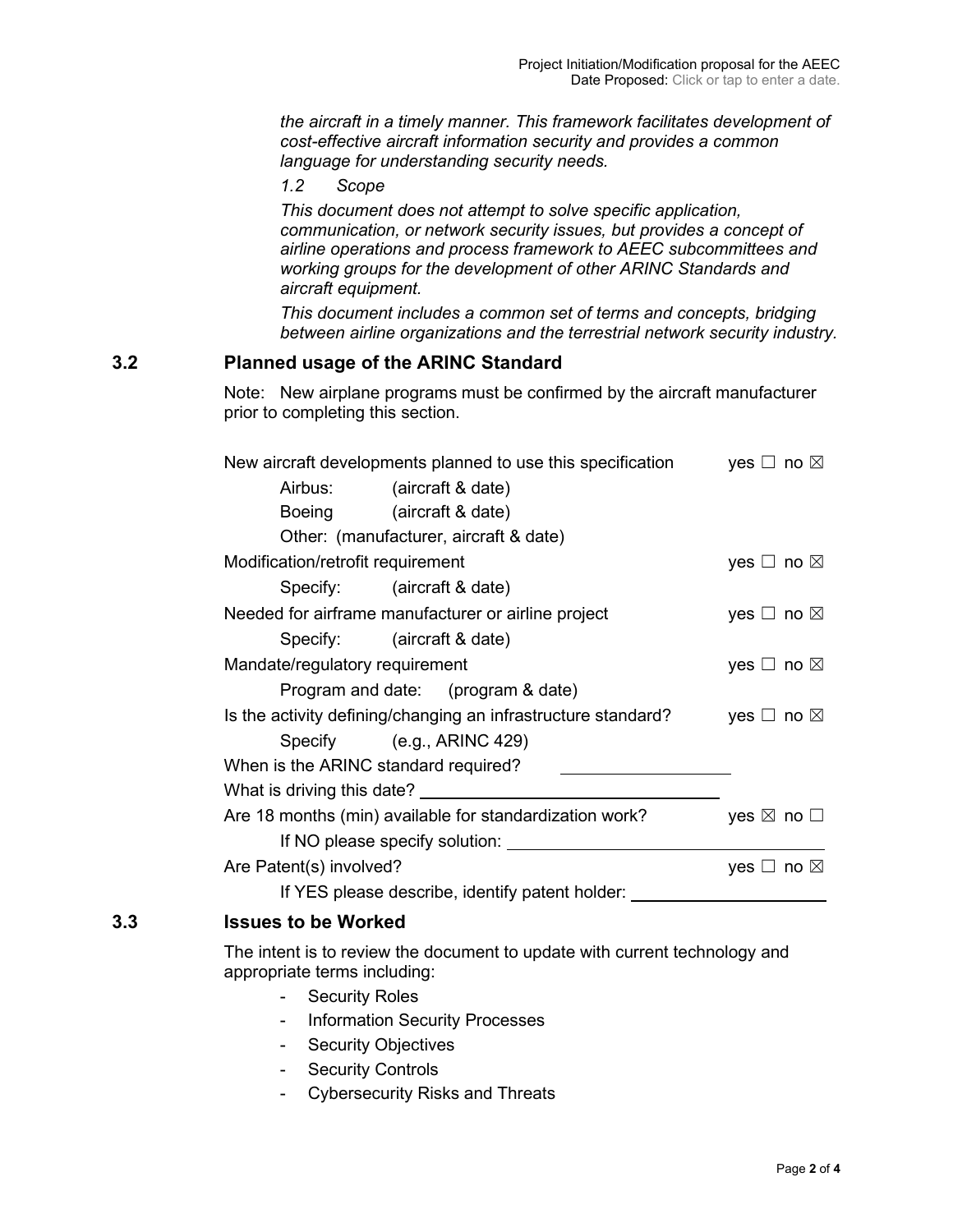Project Initiation/Modification proposal for the AEEC Date Proposed: Click or tap to enter a date.

Throughout the review, other documents may be identified (related documents). Any documents identified would be shared with the Subcommittee/Working Group associated with the document and discussed to determine updates needed.

## **3.4 Security Scope**

| Is Cyber Security Impacted (if YES, check box(es) below) | yes $\boxtimes$ no $\Box$ |
|----------------------------------------------------------|---------------------------|
| <b>Aircraft Control Domain</b>                           | yes $\boxtimes$ no $\Box$ |
| Airline Information Services Domain                      | yes $\boxtimes$ no $\Box$ |
| <b>PAX Information and Entertainment Systems</b>         | yes $\boxtimes$ no $\Box$ |
| Other:                                                   | yes ⊠ no ⊠                |

(Discuss the level of cyber security guidance needed, the specific topics to be covered, and whether these topics are covered elsewhere by reference, e.g., ICAO Documents, RTCA/EUROCAE Standards, existing ARINC Standards, or if they need to be defined by a new or revised ARINC Standard.)

#### **4.0 Benefits**

#### **4.1 Basic Benefits**

| Operation enhancements                              | yes $\Box$ no $\boxtimes$ |
|-----------------------------------------------------|---------------------------|
| For equipment standards:                            |                           |
| a) Is this a hardware characteristic?               | yes $\Box$ no $\boxtimes$ |
| b) Is this a software Characteristic:               | yes $\Box$ no $\boxtimes$ |
| c) Interchangeable interface definition?            | yes $\Box$ no $\boxtimes$ |
| d) Interchangeable function definition?             | yes $\Box$ no $\boxtimes$ |
| If not fully interchangeable, please explain:       |                           |
| Is this a software interface and protocol standard? | yes $\Box$ no $\boxtimes$ |
| Specify: <u>www.community:</u>                      |                           |
| Product offered by more than one supplier           | _l no ⊠<br><b>ves</b>     |
| Identify: _____(company name)                       |                           |

# **4.2 Specific Project Benefits**

Update ARINC Report 811 and facilitate a more relevant understanding of aircraft information security systems and concepts as encountered today. A common understanding of these updated concepts will benefit multiple stakeholders, subcommittees, and working groups within the aeronautical industry.

- **4.2.1 Benefits for Airlines**
- **4.2.2 Benefits for Airframe Manufacturers**
- **4.2.3 Benefits for Avionics Equipment Suppliers**
- **5.0 Documents to be Produced and Date of Expected Result** ARINC Project Paper 811A – Expected May 2024